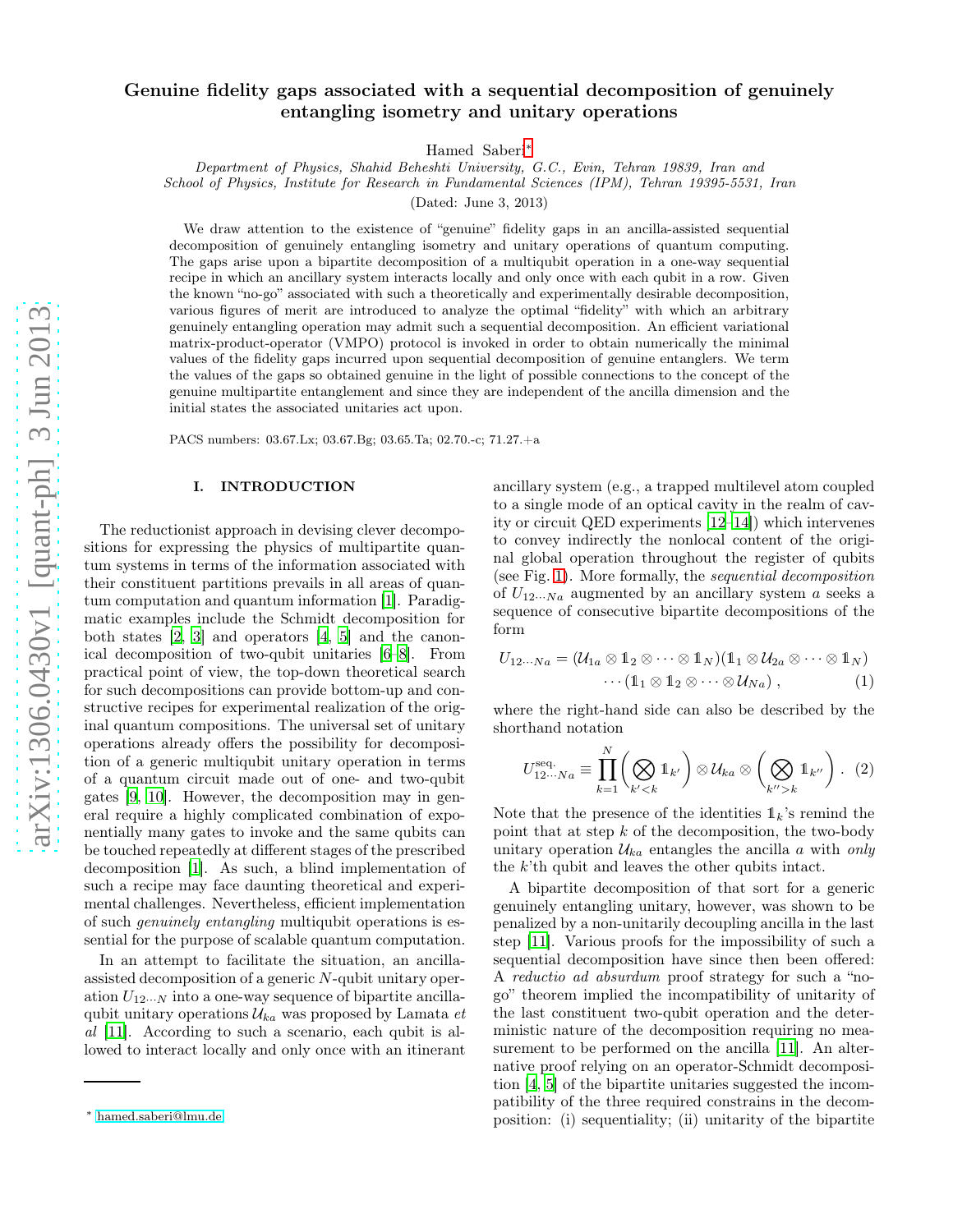

<span id="page-1-0"></span>Figure 1. Quantum circuit representation of a sequential decomposition of a nonlocal multiqubit unitary  $U_{12\cdots Na}$  into a sequence of bipartite ancilla-qubit unitaries  $\mathcal{U}_{ka}$  that act only on the Hilbert space of qubit  $k$  and ancilla  $a$  while leaving other qubits unchanged. The blue dashed-line continuation of the qubits' solid lines inside each bipartite unitary emphasizes the trivial action of the ancilla as an identity operator upon such qubits. Ancilla states are also shown with solid bold lines throughout. Note that in order that the desired sequential decomposition can be realized deterministically without the need of performing measurement on the ancilla state, a decoupling ancilla requirement shall be fulfilled on both sides of the graphical equation. The point has been illustrated by the blue dashed-line on the left hand side implying the equivalence  $U_{12\cdots Na} = U_{12\cdots N} \otimes \mathbb{1}_a$ .

operators  $\mathcal{U}_{ka}$ ; and (iii) the genuinely entangling feature of all bipartite unitaries not allowing their reduction into tensor products of non-entangling local unitaries [\[15](#page-5-12)]. In particular, the latter analysis showed that the sequentiality violates the genuinely entangling requirement of the last unitary giving rise to a Schmidt number of unity for the last unitary.

A different pragmatic perspective on the decomposition, nonetheless, aimed at relaxing the condition of a unitarily decoupling ancilla at the price of ending up an imperfect (less than unity) "fidelity" as a measure of the quality of the decomposition [\[15\]](#page-5-12). Early numerical optimization protocols employing the powerful and flexible variational matrix-product operator (VMPO) [\[15](#page-5-12)[–21\]](#page-5-13) technique focused on quantifying such a fidelity or the degree to which a given global operation can be decomposed with subsequent application of bipartite unitary operations. The method devised an in situ local variational optimization protocol to find the optimal bipartite ancilla-qubit operations  $\mathcal{U}_{ka}$ 's that lead to a sequentially decomposed version of the original unitary  $U_{12\cdots Na}$  whose action is not perfectly equivalent to  $U_{12\cdots Na}$  but is rather closest to that in some sense. We point out, in analogy with the paradigm of optimal quantum cloning [\[22](#page-5-14), [23\]](#page-5-15), approximate or probabilistic implementation of such a decomposition could yet be essential for various quantum informational tasks and applications [\[24,](#page-5-16) [25](#page-5-17)]. A Frobenius-norm metric was proposed there as the figure of merit to quantify the fidelity of such a decomposition. The numerical analysis gave imperfect fidelity values independent of the initial states and the ancilla dimension. In this work we propose another figure of merit to benchmark the genuineness of such "gaps" in the fidelities based on a p-norm metric criterion and compare the outcome to

that of the previously introduced Frobenius-norm metric.

This paper is structured as follows: In Sec. [II](#page-1-1) we demonstrate that the sequential decomposition naturally leads to an MPO representation with a bond dimension equal to the ancilla dimension. Alternatively one could use an MPO Ansatz for obtaining the optimal bipartite ancilla-qubit unitaries that lead to the maximal value of the fidelity within the variational optimization prescription. The Frobenius-norm metric and the VMPO methodology for obtaining the values of the fidelity gaps is described in Sec. [III.](#page-2-0) Here we complement our previous achievements by numerically exploring the scaling of the fidelity gaps with the number of qubits  $N$ . In Sec. [IV](#page-3-0) we extend the ideas of the sequential decomposition to global isometries and contrast the issue to that of the unitaries. A different figure of merit for quantification of the fidelity gaps based on the p-norm metric is introduced in Sec. [V.](#page-4-0) Ultimately, Sec. [VI](#page-5-18) contains our conclusions and an assessment of the applicability range of the proposed ideas in various areas of quantum technologies.

### <span id="page-1-1"></span>II. MATRIX-PRODUCT OPERATOR REPRESENTATION OF THE SEQUENTIAL DECOMPOSITION

We first demonstrate explicitly how the sequential decomposition outlined in previous section can be rephrased exactly in terms of the one-dimensional subclass of the important hierarchy of tensor network operators (TNO) [\[20](#page-5-19)] namely MPO [\[16](#page-5-20)[–18](#page-5-21), [20,](#page-5-19) [21](#page-5-13)]. To this end, we express each bipartite unitary  $\mathcal{U}_{ka}$  in terms of a complete orthonormal basis

<span id="page-1-3"></span>
$$
\mathcal{U}_{ka} = \sum_{i_k,j_k=0}^{1} \sum_{\alpha_k,\beta_k=1}^{D} \mathcal{U}_{j_k,\beta_k}^{i_k,\alpha_k} |i_k \alpha_k\rangle \langle j_k \beta_k | \,, \qquad (3)
$$

where Roman (Greek) letters denote qubit (ancilla) indices. Plugging the latter expansion for the bipartite unitaries  $\mathcal{U}_{ka}$  back into the sequential decomposition Eq. [\(2\)](#page-0-1) while summing already over the ancilla indices and defining

<span id="page-1-4"></span>
$$
\sum_{\alpha_k \beta_k} \mathcal{U}_{j_k,\beta_k}^{i_k,\alpha_k} |\alpha_k\rangle\langle\beta_k| \equiv \mathcal{U}_{[k]}^{i_k,j_k} \,, \tag{4}
$$

yields

<span id="page-1-2"></span>
$$
U_{12\cdots Na}^{\text{seq.}} = \prod_{k=1}^{N} \sum_{i_k, j_k} \mathcal{U}_{[k]}^{i_k, j_k} \otimes \left(\bigotimes_{k' < k} \mathbb{1}_{k'}\right) \otimes |i_k\rangle\langle j_k|
$$
\n
$$
\otimes \left(\bigotimes_{k'' > k} \mathbb{1}_{k''}\right), \tag{5}
$$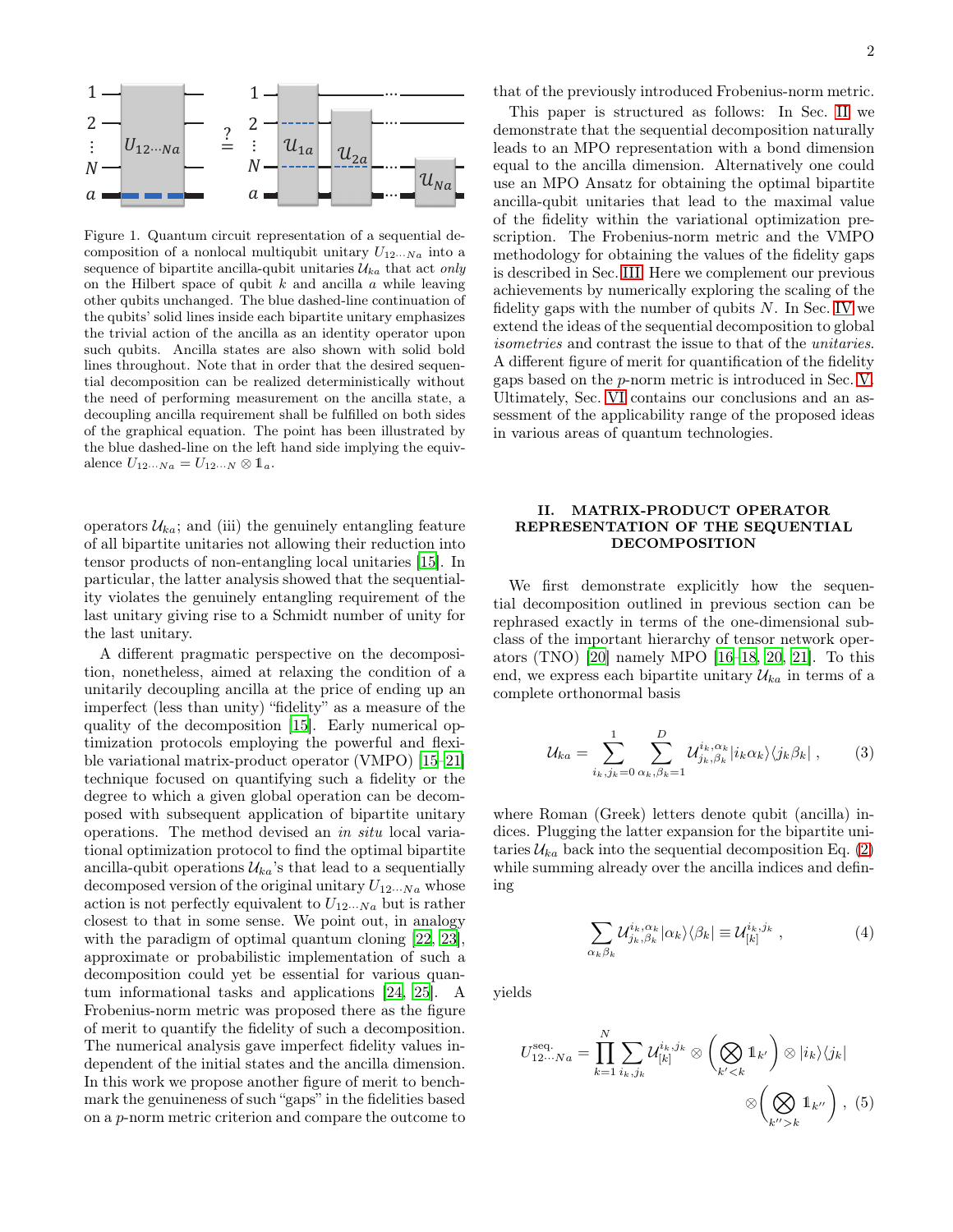which can, in turn, be cast into an MPO form given by

$$
U_{12\cdots Na}^{\text{seq.}} = \sum_{i_1,j_1} \cdots \sum_{i_N,j_N} \left( \prod_{k=1}^N \mathcal{U}_{[k]}^{i_k,j_k} \right) \otimes \left( \bigotimes_{k=1}^N |i_k\rangle\langle j_k|1_k \right),\tag{6}
$$

where the trivial action of the identity  $\mathbb{1}_k$  on the right hand side has been preserved purposefully to stress the ultimate effect of the tensor products of the identities in Eq. [\(5\)](#page-1-2) arising from the sequential nature of the decomposition.

The MPO representation just derived allows local access to the bipartite unitaries  $\mathcal{U}_{ka}$  and provide powerful tools for representing such multiqubit unitaries as an efficiently-contractible network of multi-index tensors with the possibility to be optimized numerically by means of a variational algorithm with respect to some cost function. In the following section, we shall elaborate on the numerical benefits of such a tensor-network representation upon considering a Frobenius-norm metric for the calculation of the fidelity gaps associated with an approximate realization of the sequential decomposition.

#### <span id="page-2-0"></span>III. SEQUENTIAL DECOMPOSITION OF GLOBAL OPERATIONS WITHIN THE FROBENIUS-NORM METRIC: THE MAP  $N \rightarrow N$

In order to examine the precision of the sequential decomposition, one must be able to provide some relevant figure of merit that measures the distance between the *target* global unitary  $U_{12\cdots Na}$  and the one arising from the sequential decomposition  $U_{12\cdots Na}^{\text{seq}}$ . A Frobeniusnorm metric [\[26](#page-5-22)] was already proposed by the present author [\[15\]](#page-5-12) to quantify the fidelity gap as a trace distance in the Hilbert-Schmidt space of the unitary operators given by

<span id="page-2-3"></span>
$$
\mathcal{C}^{(F)} \equiv ||U_{12\cdots Na} - U_{12\cdots Na}^{\text{seq.}}||_F^2
$$
  
= 2D - 2\text{Re}\{\text{Tr}[U\_{12\cdots Na}^{\dagger}U\_{12\cdots Na}^{\text{seq.}}]\}, (7)

and minimize the cost function so defined via an iterative variational optimization procedure within the space of all bipartite unitaries  $\mathcal{U}_{ka}$  as the variational parameters. Expressing now the target unitary, too, in terms of the local ancilla and qubits complete orthonormal bases similar to the one done in Eq. [\(3\)](#page-1-3) for bipartite unitaries

$$
U_{12\cdots Na} = \sum_{i'_1, j'_1} \cdots \sum_{i'_N, j'_N} \sum_{\alpha', \beta'} U_{j'_1 \cdots j'_N, \beta'}^{i'_1 \cdots i'_N, \alpha'}
$$

$$
\times |i'_1 \cdots i'_N \alpha' \rangle \langle j'_1 \cdots j'_N \beta' | , \qquad (8)
$$

and defining accordingly

$$
\sum_{\alpha',\beta'} U^{i'_1\cdots i'_N,\alpha'}_{j'_1\cdots j'_N,\beta'} |\alpha'\rangle\langle\beta'| \equiv U^{i'_1\cdots i'_N,j'_1\cdots j'_N}_{[12\cdots N]},\qquad(9)
$$



<span id="page-2-2"></span>Figure 2. Tensor-network representation of Frobenius overlap of MPOs associated with the calculation of the Frobe-nius cost function Eq. [\(10\)](#page-2-1) for (a)  $N \to N$  unitaries and (b)  $1 \rightarrow N$  isometries. The square boxes represent the bipartite ancilla-qubit unitaries  $\mathcal{U}_{ka}$  [more precisely the tensors  $\mathcal{U}_{[k]}$  in Eq. [\(4\)](#page-1-4)], and the rectangular box depicts the target global unitary  $U_{12\cdots N}$ . The links connecting the boxes also represent either the ancillary or qubit indices that are being contracted (or summed over). Note that a  $1 \rightarrow N$  multiqubit isometry arises as a result of the action of the corresponding unitary  $U_{12\cdots N}$  on some initial state of the ancilla denoted by  $|\phi_I\rangle$  as well as those of the qubits  $|\psi_I\rangle$  save for the first unitary  $\mathcal{U}_{[1]}$ . Such contraction on initial states has been depicted by open circles in (b).

the Frobenius cost function  $\mathcal{C}^{(F)}$  in MPO language boils down to

<span id="page-2-1"></span>
$$
\mathcal{C}^{(F)} = 2D - 2\text{Re}\left\{\text{Tr}\left[\sum_{j'_1,\dots,j'_N} \sum_{i_1,j_1} \dots \sum_{i_N,j_N} U^{i_1\dots i_N,j'_1\dots,j'_N}_{[12\dots N]}\right]^{\dagger} \right\}
$$

$$
\left(\prod_{k=1}^N \mathcal{U}^{i_k,j_k}_{[k]}\right) \otimes \left(\bigotimes_{k=1}^N |j'_k\rangle\langle j_k|\right)\right]\right\}, \quad (10)
$$

which finds a simple and efficiently contractible graphical representation illustrated in Fig. [2\(](#page-2-2)a). The socalled VMPO approach proposed by the present author then aims at finding the optimal  $\mathcal{U}_{[k]}$ 's minimizing the Frobenius cost function  $\mathcal{C}^{(F)}$  through an iterative local variational optimization technique similar to those already used in the context of matrix-product states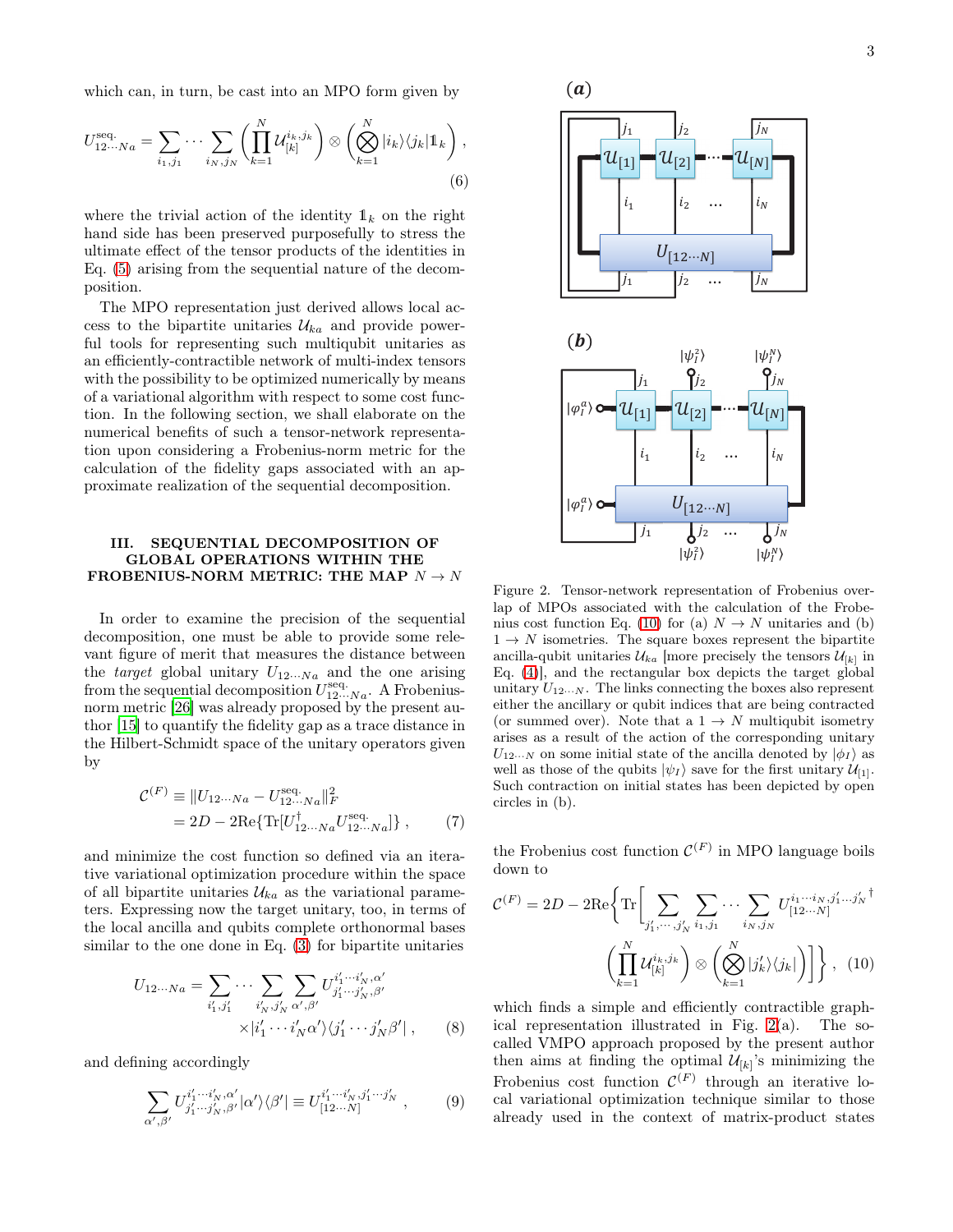

<span id="page-3-3"></span>Figure 3. Quantum circuit representation of two generalized CNOTs (a)  $U_{12\cdots N}^{(1)}$  and (b)  $U_{12\cdots N}^{(2)}$  introduced in Eq. [\(13\)](#page-3-1) for the sake of analyzing the scaling of the Frobenius fidelity gap with the number of qubits N.

 $(MPS)$  [\[14,](#page-5-11) [20,](#page-5-19) [27](#page-5-23)[–33](#page-6-0)]) in which one optimizes the bipartite unitaries  $\mathcal{U}_{ka}$  one at a time by varying over their matrix elements while keeping the other unitaries fixed, and performs several sweeps through the chain until convergence is reached.

The bipartite ancilla-qubit unitaries used in the variational optimization can in general be expanded in terms of the complete basis of the generators of  $SU(2) \otimes SU(D)$ of the form

$$
\mathcal{U}_{[k]} = \exp\bigg(-i\sum_{l=0}^{3} \sum_{l'=0}^{2^D-1} h_{l,l'}^{[k]} \sigma_l \otimes \tau_{l'}\bigg) ,\qquad (11)
$$

where the real-valued coefficients  $h_{l,l'}^{[k]}$  are the variational parameters,  $\sigma_1$ ,  $\sigma_2$ ,  $\sigma_3$  denote the usual Pauli sigma matrices with  $\sigma_0 \equiv 1$  the identity matrix, and  $\tau_{l'}$  are the generators of  $SU(D)$ .

Once the convergence is reached and the minimized value of the cost function  $\mathcal{C}^{(F)}$  has been obtained, we may define the normalized Frobenius fidelity gap of the sequential decomposition as

<span id="page-3-2"></span>
$$
\mathcal{G}^{(F)} \equiv \frac{\mathcal{C}^{(F)}}{\|U_{12\cdots Na}\|_F^2 + \|U_{12\cdots Na}^{\text{seq.}}\|_F^2},\qquad(12)
$$

where the division by the norms in the denominator ensures a value of the gap between zero and one. The results of the application of the outlined procedure to some paradigmatic gates of quantum computing were reported by the author already in Ref. [\[15](#page-5-12)] and for the sake of comparison to the p-norm measure to be introduced in the subsequent section can be found again in the first row of Table [I.](#page-5-24)

Since no change was observed upon increasing the ancilla dimension to the maximal possible values  $D = 4$ , the gaps may be identified as genuine of the gates irrespective of the ancilla dimension and the initial state they act upon. The relation to the entangling capabilities and nonlocal character of the target unitary [\[34\]](#page-6-1) with an *op*erator entanglement figure of merit [\[35](#page-6-2)[–37\]](#page-6-3) quantified by



<span id="page-3-4"></span>Figure 4. Scaling of the Frobenius fidelity gap  $\mathcal{G}^{(F)}$  defined in Eq. [\(12\)](#page-3-2) with the number of qubits  $N$  for two paradigmatic generalized CNOTs depicted already in Fig. [3.](#page-3-3)

the Schmidt strength [\[5](#page-5-4)] was also discussed by the present author in Ref. [\[15](#page-5-12)].

As a complementary analysis to the previous achievements, we now extend it to the cases beyond hitherto considered three-qubit gates by considering the scaling of the Frobenius fidelity with the number of qubits  $N$  for two illustrative generalized CNOTs of the form

<span id="page-3-1"></span>
$$
U_{12\cdots N}^{(1)} \equiv \mathcal{C}^{(N-1)}\text{-NOT},\tag{13a}
$$

$$
U_{12\cdots N}^{(2)} \equiv \prod_{k=1}^{N} \mathcal{C}^{(k)} \text{-NOT} \otimes \left(\bigotimes_{k'=k+2}^{N-1} \mathbb{1}_{k'}\right), \quad (13b)
$$

depicted schematically in Fig. [3.](#page-3-3) Figure [4](#page-3-4) illustrates the results of the application of the VMPO optimization for the calculation of the fidelity gaps for such gates up to  $N = 8$  qubits and with ancilla of dimension  $D = 2$ . For  $U^{(1)}_{12\cdots N}$  an asymptotically vanishing value of the gap is observed upon increasing the number of qubits. Such a behavior might be understood in terms of the fact that  $U_{12\cdots N}^{(1)}$  tends to an identity operator of dimension  $2^N \times 2^N$ as N increases. On the contrary, for  $U_{12...N}^{(2)}$  the gap saturates to a fixed value for large  $N$ . We have investigated numerically that the matrix representation of a multiqubit gate of the form  $U_{12\cdots N}^{(2)}$  in computational basis remains almost the same for all values of  $N > 2$ , which explains the observed behavior.

## <span id="page-3-0"></span>IV. SEQUENTIAL DECOMPOSITION OF GLOBAL ISOMETRIES WITHIN THE FROBENIUS-NORM METRIC: THE MAP  $M \rightarrow N$

Here we consider the possibility of sequential decomposition of a global isometry, i.e. the map  $M \to N$  when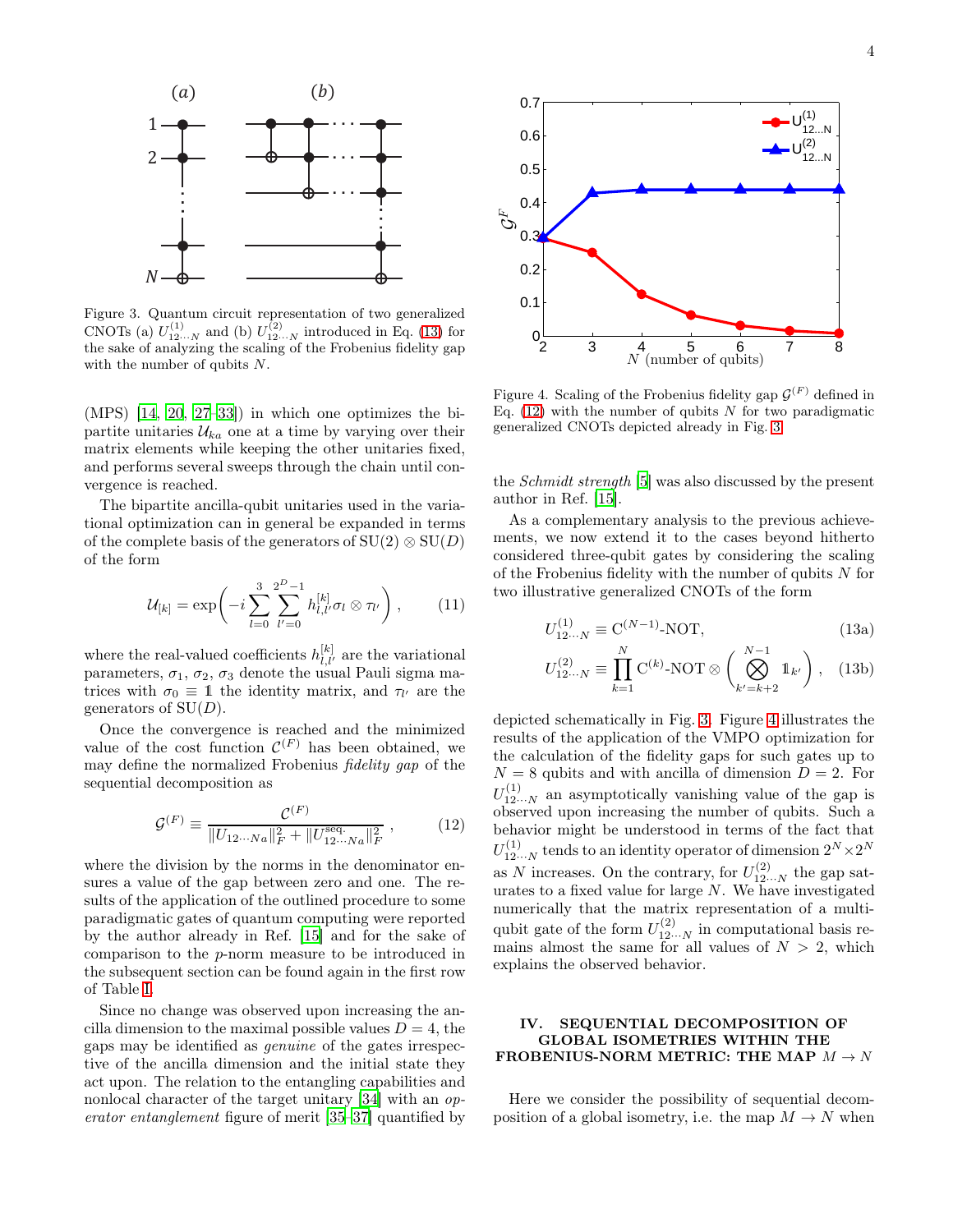(i) The map  $1 \rightarrow N$ : For this, one aims at a sequential decomposition of a global isometry with  $M = 1$ , which unlike the  $N \to N$  map associated with the genuinely entangling  $N$ -qubit unitaries was proved to be always possible if the ancilla dimension is large enough [\[11](#page-5-9)]. In this case, the corresponding index of only the first qubit for both the target and the sequentially decomposed operations is free and the rest are contracted with some initial state of the qubits  $|\psi_I\rangle$ . Here an initial state of the ancilla  $|\phi_I\rangle$  shall be also considered. The modified overlap pattern is depicted in Fig. [2](#page-2-2) (b). We have applied our numerics for the case  $1 \rightarrow 3$  to Toffoli and Fredkin gates and the gap vanished even with  $D = 2$ . However, we have also considered some randomly-generated  $1 \rightarrow 3$ isometries and have realized that a nonvanishing fidelity gap arises with  $D = 2$  and this is not, though, in contradiction with the fact that an  $1 \rightarrow N$  map can always be decomposed sequentially with perfect fidelity, since it could yet require higher ancilla dimension. When we tried out  $D = 4$  for these gates, the gap disappeared, as expected.

(ii) The map  $M \to N$  when  $1 \lt M \lt N$ : This may or may not be decomposed sequentially, as demonstrated in Ref. [\[11\]](#page-5-9). The numerical framework remains the same as the case of  $1 \rightarrow N$  except that one would contract on some initial states of the qubits for the last  $N - M$  qubit indices on both the target and the sequential isometries. Our numerics imply that, for example, the map  $2 \rightarrow 3$ for Toffoli incurs no gap with  $D = 4$ , whereas randomly generated  $2 \rightarrow 3$  isometries lead to non-vanishing gaps even with the maximal possible ancilla dimension, i.e.,  $D = 4$ , in complete agreement with the theoretical claims of Ref. [\[11\]](#page-5-9).

### <span id="page-4-0"></span>V. SEQUENTIAL DECOMPOSITION OF GLOBAL UNITARIES WITHIN THE  $p$ -NORM METRIC

In this section we introduce another figure of merit for quantification of the fidelity gaps. The aim is to study the sequential decomposition of unitaries in terms of the p-norm of operators instead of the Frobenius one. The same numerical framework developed for the Frobenius metric applies to the present context, too, except that the Frobenius-norm metric shall be replaced by a p-norm  $(p = 2)$  in the corresponding cost function of Eq. [\(7\)](#page-2-3) to define a p-norm cost function of the form

$$
\mathcal{C}^{(p)} = \| U_{12\cdots Na} - U_{12\cdots Na}^{\text{seq.}} \|_{2}^{2} . \tag{14}
$$

The p-norm of a matrix A is defined by [\[38\]](#page-6-4)

<span id="page-4-1"></span>
$$
||A||_p = \max_{x \neq 0} \frac{||Ax||_p}{||x||_p},
$$
\n(15)

and in the specific case that  $p = 2$ , it finds the characterization  $||A||_2 = \rho(A^{\dagger}A)^{1/2}$ , where  $\rho$  denotes the spectral radius [\[39](#page-6-5)]. Alternatively, it is known that  $||A||_2 = \max_i(\sigma_i)$  where  $\sigma_i$ 's are the singular values of A [\[38\]](#page-6-4).

For the normalization of the p-norm fidelity gap, we make use of the triangular inequality valid for the p-norm according to which [\[38](#page-6-4)]

$$
||A + B||_2 \le ||A||_2 + ||B||_2.
$$
 (16)

As a result, the induced normalized p-norm fidelity gap may be defined through

$$
\mathcal{G}^{(p)} \equiv \frac{\mathcal{C}^{(p)}}{(\|U_{12\cdots Na}\|_2 + \|U_{12\cdots Na}^{\text{seq.}}\|_2)^2},\tag{17}
$$

and is thus guaranteed to change between zero and 1.

On the other hand, it is known that the 2-norm of any unitary matrix is 1. So the normalization factor in this case is always 4, irrespective of the dimension of the unitaries. Note that in the Frobenius norm case, the normalization factor used to grow with the dimension of the matrices, whereas in the 2-norm case it remains constant.

It is clear from the definition  $(15)$  that computing pnorm is a nonlinear optimization problem over  $\mathbb{C}^N$  with a non-convex objective function and the possibility of encountering local extrema [\[40](#page-6-6)]. It is a well-known issue in numerical analysis that 2-norm computation is iterative and decidedly more complicated than the computation of Frobenius norm, 1-norm or  $\infty$ -norm [\[38,](#page-6-4) [40\]](#page-6-6). In the current context, the complexity yet grows with increasing the number of qubits.

The second row of Table [I](#page-5-24) illustrates the results of the variational minimization of the p-norm cost function for obtaining the *p*-norm fidelity gap  $\mathcal{G}^{(p)}$  associated with several paradigmatic two- and three-qubit gates and with the maximal ancilla dimension  $D = 4$ . Owing to the above-mentioned numerical instability associated with the calculation of p-norm and to achieve reliable precision, an average value from a multitude of computer runs has been reported here. Quite interestingly, the pnorm gaps follow the same trend as the previously studied Frobenius one: The two locally equivalent gates CNOT and CZ give the same gap, as expected. The smallest and largest gap among two-qubit gates again corresponds to CPHASE and SWAP, respectively. Furthermore, larger values of the gaps compared to the Frobenius measure appear here for three-qubit gates Toffoli and Fredkin which might be rooted in the constant normalization factor employed in the case of the p-norm metric in contrast to the increasing one in the Frobenius norm measure. Motivated by such a behavior, the new definition for the "renormalized" Frobenius-norm fidelity gap denoted by  $\tilde{\mathcal{G}}^{(F)}$  takes the form

$$
\tilde{\mathcal{G}}^{(F)} \equiv \frac{\mathcal{C}^{(F)}}{(\|U_{12\cdots Na}\|_F + \|U_{12\cdots Na}^{\text{seq.}}\|_F)^2},\qquad(18)
$$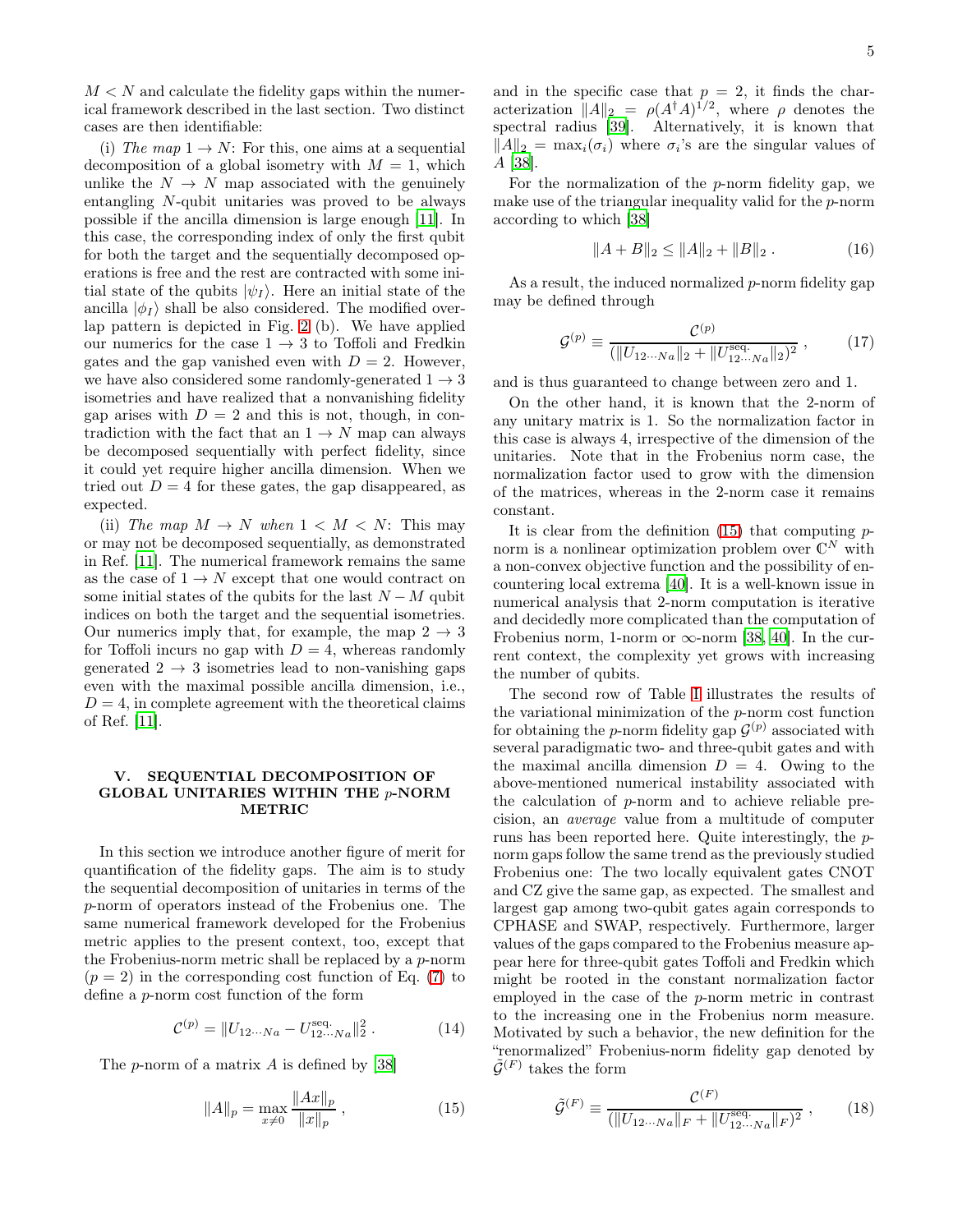<span id="page-5-24"></span>Table I. The values of the fidelity gaps for various paradigmatic two- and three-qubit gates according to the Frobenius norm  $\mathcal{G}^{(F)}$ , p-norm  $\mathcal{G}^{(p)}$ , and the renormalized Frobenius norm metric  $\tilde{\mathcal{G}}^{(\vec{F})}$  with ancilla of dimension  $D=4$ .

|  | $U_{12\cdots N}$ : CNOT CZ CPHASE SWAP Toffoli Fredkin         |  |  |
|--|----------------------------------------------------------------|--|--|
|  | $G^{(F)}$ : 0.2929 0.2929 0.0761 0.50 0.25 0.25                |  |  |
|  | $\mathcal{G}^{(p)}$ : 0.1480 0.1480 0.045 0.5001 0.4512 0.5125 |  |  |
|  | $\tilde{G}^{(F)}$ : 0.1464 0.1464 0.0381 0.25 0.125 0.125      |  |  |

with the results in the last row of Table [I.](#page-5-24) With such normalization scheme, the p-norm gaps remain smaller than the Frobenius one, in complete agreement with the inequality  $||A||_2 \leq ||A||_F$  already known from linear algebra [\[38\]](#page-6-4).

### <span id="page-5-18"></span>VI. CONCLUSIONS AND OUTLOOK TO FURTHER RESEARCH

In conclusion, we have drawn attention to the emergence of "genuine" fidelity gaps upon a sequential decomposition of genuinely entangling unitary and isometry operations. A flexible theoretical and numerical framework based on the efficient VMPO formalism for quantifying the values of the gaps within the Frobenius and p-norm

metric has been introduced. The values of the fidelity gaps may be utilized for characterizing the entangling (and disentangling) properties of multiqubit unitary operations. Unveiling possible connections between the genuine fidelity gaps so obtained and the concept of genuine multipartite entanglement might shed light on the important issue of characterization of the genuine multipartite entanglement. We point out, despite the "no-go" associated with a *deterministic* implementation of the sequential decomposition, possible probabilistic implementation

An exciting application of the sequential decomposition might be realized in the context of quantum key distribution (QKD) protocols utilizing the associated "nogo" for developing effective protection schemes against possible public key disclosure threats in the light of the well-accepted Bennett-Brassard 1984 (BB84) quantum cryptography protocol [\[41](#page-6-7)] employing another "no-go" forbidding the cloning of quantum information [\[42\]](#page-6-8).

of such a decomposition remains yet an open issue.

#### ACKNOWLEDGMENTS

I gratefully acknowledge stimulating discussions with Enrique Solano, Lucas Lamata, David Pérez-García, Andreas Weichselbaum, Jan von Delft, and Jens Eisert. I am also grateful to Universidad del País Vasco for support and hospitality.

- <span id="page-5-0"></span>[1] M. A. Nielsen and I. L. Chuang, Quantum Computation and Quantum Information (Cambridge University Press, Cambridge, 2000).
- <span id="page-5-1"></span>[2] E. Schmidt, Math. Annalen 63, 433 (1906).
- <span id="page-5-3"></span><span id="page-5-2"></span>[3] A. Ekert and P. L. Knight, [Am. J. Phys.](http://dx.doi.org/10.1119/1.17904) 63, 415 (1995). [4] M. A. Nielsen, Ph.D. thesis, University of New Mexico,
- Albuquerque (1998). [5] M. A. Nielsen, C. M. Dawson, J. L. Dodd, A. Gilchrist,
- <span id="page-5-4"></span>D. Mortimer, T. J. Osborne, M. J. Bremner, A. W. Harrow, and A. Hines, Phys. Rev. A 67[, 052301 \(2003\).](http://dx.doi.org/ 10.1103/PhysRevA.67.052301)
- <span id="page-5-5"></span>[6] N. Khaneja, R. Brockett, and S. J. Glaser, Phys. Rev. A 63[, 032308 \(2001\).](http://dx.doi.org/10.1103/PhysRevA.63.032308)
- [7] B. Kraus and J. I. Cirac, Phys. Rev. A 63[, 062309 \(2001\).](http://dx.doi.org/10.1103/PhysRevA.63.062309)
- <span id="page-5-6"></span>[8] W. Dür, G. Vidal, and J. Cirac, Phys. Rev. Lett. 89, 057901 (2002).
- <span id="page-5-7"></span>[9] D. P. DiVincenzo, [Phys. Rev. A](http://dx.doi.org/10.1103/PhysRevA.51.1015) 51, 1015 (1995).
- <span id="page-5-8"></span>[10] A. Barenco, C. H. Bennett, R. Cleve, D. P. DiVincenzo, N. Margolus, P. Shor, T. Sleator, J. A. Smolin, and H. Weinfurter, Phys. Rev. A 52, 3457 (1995).
- <span id="page-5-9"></span>[11] L. Lamata, J. León, D. Pérez-García, D. Salgado, and E. Solano, [Phys. Rev. Lett.](http://dx.doi.org/10.1103/PhysRevLett.101.180506) 101, 180506 (2008).
- <span id="page-5-10"></span>[12] C. Schön, E. Solano, F. Verstraete, J. I. Cirac, and M. M. Wolf, [Phys. Rev. Lett.](http://dx.doi.org/ 10.1103/PhysRevLett.95.110503) 95, 110503 (2005).
- [13] C. Schön, K. Hammerer, M. M. Wolf, J. I. Cirac, and E. Solano, Phys. Rev. A 75[, 032311 \(2007\).](http://dx.doi.org/ 10.1103/PhysRevA.75.032311)
- <span id="page-5-11"></span>[14] H. Saberi, A. Weichselbaum, L. Lamata, D. Pérez-García, J. von Delft, and E. Solano,

Phys. Rev. A 80[, 022334 \(2009\).](http://dx.doi.org/10.1103/PhysRevA.80.022334)

- <span id="page-5-12"></span>[15] H. Saberi, Phys. Rev. A 84, 032323 (2011). [16] M. Zwolak and G. Vidal,
- <span id="page-5-20"></span>[Phys. Rev. Lett.](http://dx.doi.org/10.1103/PhysRevLett.93.207205) 93, 207205 (2004).
- [17] F. Verstraete, J. J. García-Ripoll, and J. I. Cirac, [Phys. Rev. Lett.](http://dx.doi.org/10.1103/PhysRevLett.93.207204) 93, 207204 (2004).
- <span id="page-5-21"></span>[18] I. P. McCulloch, [J. Stat. Mech. Theory Exp.](http://www.iop.org/EJ/abstract/1742-5468/2007/10/P10014/) 2007, P10014 (2007).
- [19] G. M. Crosswhite and D. Bacon, Phys. Rev. A 78[, 012356 \(2008\).](http://dx.doi.org/10.1103/PhysRevA.78.012356)
- <span id="page-5-19"></span>[20] F. Verstraete, V. Murg, and J. Cirac, Adv. Phys. 57, 143 (2008).
- <span id="page-5-13"></span>[21] B. Pirvu, V. Murg, J. I. Cirac, and F. Verstraete, New J. Phys 12, 025012 (2010).
- <span id="page-5-14"></span>[22] V. Bužek and M. Hillery, Phys. Rev. A 54[, 1844 \(1996\).](http://dx.doi.org/ 10.1103/PhysRevA.54.1844)
- <span id="page-5-15"></span>[23] N. Gisin and S. Massar, [Phys. Rev. Lett.](http://dx.doi.org/10.1103/PhysRevLett.79.2153) 79, 2153 (1997).
- <span id="page-5-16"></span>[24] H. Saberi and Y. Mardoukhi, Phys. Rev. A 85, 052323 (2012).
- <span id="page-5-17"></span>[25] H. Saberi and Y. Mardoukhi, arXiv:1305.2087 (2013).
- <span id="page-5-22"></span>[26] The Frobenius or Hilbert-Schmidt norm of an operator is defined by  $||O||_F = \sqrt{\text{Tr}(O^{\dagger} O)}$ .
- <span id="page-5-23"></span>[27] F. Verstraete, D. Porras, and J. I. Cirac, [Phys. Rev. Lett.](http://dx.doi.org/10.1103/PhysRevLett.93.227205) 93, 227205 (2004).
- [28] F. Verstraete, D. Porras, and J. I. Cirac, [Phys. Rev. Lett.](http://dx.doi.org/10.1103/PhysRevLett.93.227205) 93, 227205 (2004).
- [29] D. Perez-Garcia, F. Verstraete, M. M. Wolf, and J. I. Cirac, [Quantum Inf. Comput.](http://www.citebase.org/abstract?id=oai:arXiv.org:quant-ph/0608197) 7, 401 (2007).
- [30] H. Saberi, A. Weichselbaum, and J. von Delft,